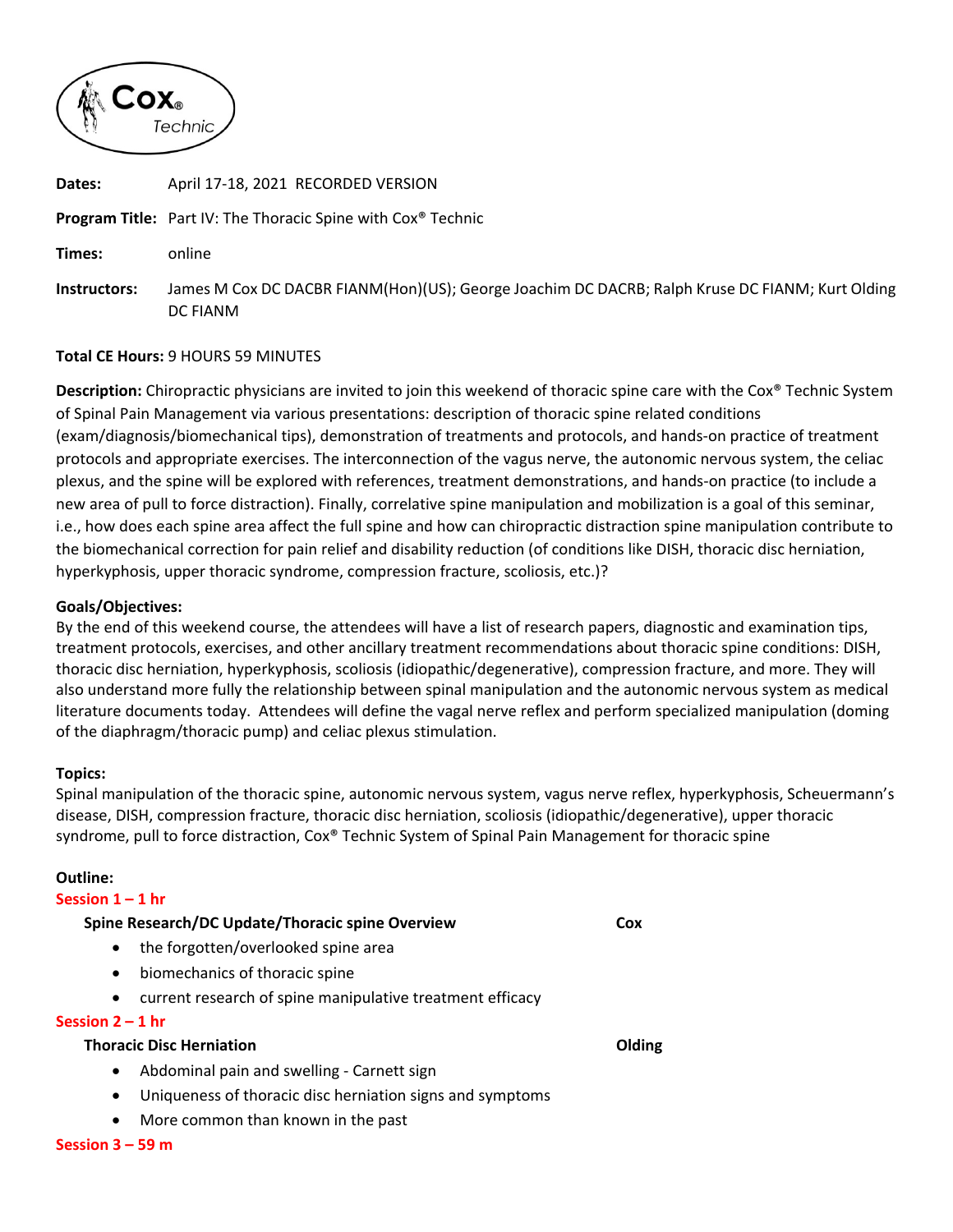| <b>Thoracic Disc Herniation</b>       |                                                                                        | Olding           |               |  |
|---------------------------------------|----------------------------------------------------------------------------------------|------------------|---------------|--|
|                                       | continued                                                                              |                  |               |  |
| Session $4 - 55$ m                    |                                                                                        |                  |               |  |
|                                       | <b>Upper Thoracic Syndrome (T4 Syndrome)</b>                                           |                  | Cox           |  |
| ٠                                     | Sympathetic autonomic nervous system stimulation                                       |                  |               |  |
| $\bullet$                             | A most important area for stress relief                                                |                  |               |  |
|                                       | An epidemic in today's society                                                         |                  |               |  |
| Session 5 - 1 h 12 m                  |                                                                                        |                  |               |  |
| Joachim<br><b>Hyperkyphosis</b>       |                                                                                        |                  |               |  |
|                                       | Scheuermann's disease                                                                  |                  |               |  |
|                                       | Case presentations with clinical and diagnostic diagnosis<br>$\bullet$                 |                  |               |  |
|                                       | Cox <sup>®</sup> distraction spine manipulation and mobilization for relief<br>٠       |                  |               |  |
|                                       | Is surgery filled with potential adverse side effects?<br>$\bullet$                    |                  |               |  |
| <b>DISH</b>                           |                                                                                        |                  | Cox           |  |
|                                       | DISH is more common and potentially morbid than considered<br>٠                        |                  |               |  |
|                                       | Its incidence in chiropractic practice is profound<br>$\bullet$                        |                  |               |  |
|                                       | thoracic spine (as well as other spine areas) involvement<br>$\bullet$                 |                  |               |  |
|                                       | Vigorous high velocity manipulation can be iatrogenic                                  |                  |               |  |
|                                       | treatment (demo)                                                                       |                  |               |  |
| Session 6 - 57m                       |                                                                                        |                  |               |  |
|                                       | <b>Scoliosis: Degenerative &amp; Idiopathic</b>                                        |                  | Joachim & Cox |  |
|                                       | Degenerative vs adolescent idiopathic<br>$\bullet$                                     |                  |               |  |
|                                       | Treatment protocols with Cox Technic (demo)<br>$\bullet$                               |                  |               |  |
|                                       | Exercise options (demo): SEAS, Schroth, Mehta, Lyons<br>$\bullet$                      |                  |               |  |
|                                       | What does literature state about clinical outcomes with non surgical treatment         |                  |               |  |
| Session 7 - 53 m                      |                                                                                        |                  |               |  |
|                                       | <b>Scoliosis: Degenerative &amp; Idiopathic</b>                                        |                  | Joachim & Cox |  |
|                                       | Continued - starting with "side shift" exercise<br>٠                                   |                  |               |  |
| Session 8 - 54 m                      |                                                                                        |                  |               |  |
|                                       | <b>Compression Fracture</b>                                                            |                  | Olding        |  |
|                                       | Pathological versus traumatic<br>$\bullet$                                             |                  |               |  |
|                                       | Post-menopausal endocrinopathy<br>$\bullet$                                            |                  |               |  |
|                                       | Several mobilizing manual treatments for its care<br>$\bullet$                         |                  |               |  |
|                                       | Nutritional aspects of osteoporotic compression fracture<br>$\bullet$                  |                  |               |  |
|                                       | Are they overlooked on radiographs and are they multiple?<br>$\bullet$                 |                  |               |  |
|                                       | <b>Manual Manipulation Techniques</b>                                                  |                  |               |  |
|                                       | <b>Thoracic pump</b><br>$\bullet$                                                      |                  | <b>Olding</b> |  |
|                                       | benefits for upper respiratory disease<br>O                                            |                  |               |  |
| Session 9 - 1 h                       | treatment (demo)<br>O                                                                  |                  |               |  |
| <b>Manual Manipulation Techniques</b> |                                                                                        |                  |               |  |
|                                       | <b>Doming of diaphragm</b><br>$\circ$                                                  | .5 <sub>hr</sub> | Joachim       |  |
|                                       | sympathetic nervous system release<br>٠                                                |                  |               |  |
|                                       | conditions benefited with this technic: tight hamstrings, spondylolisthesis, etc.<br>п |                  |               |  |
|                                       | treatment (demo)<br>٠                                                                  |                  |               |  |